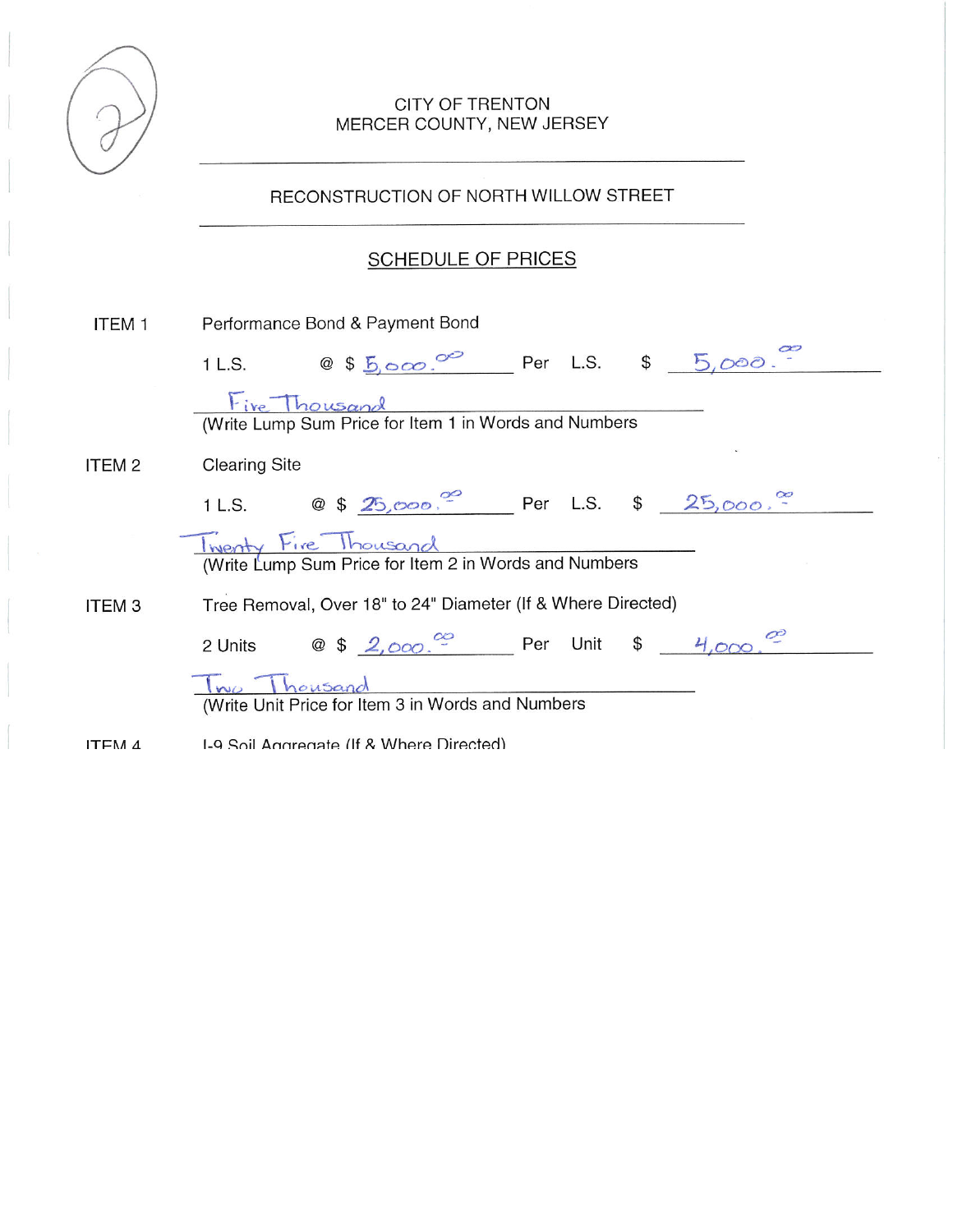| ITEM 6             | <b>Construction Signs</b>                                                              |       |
|--------------------|----------------------------------------------------------------------------------------|-------|
|                    | @ \$ $1^{00}$ Per S.F. \$ 250.<br>250 S.F.                                             |       |
|                    |                                                                                        |       |
|                    | Une<br>(Write Unit Price for Item 6 in Words and Numbers                               |       |
| <b>ITEM7</b>       | <b>Breakaway Barricades</b>                                                            |       |
|                    | 10 Units @ \$ 1. Per Unit \$ 10                                                        |       |
|                    |                                                                                        |       |
|                    | Une<br>(Write Unit Price for Item 7 in Words and Numbers                               |       |
| ITEM <sub>8</sub>  | Drums                                                                                  |       |
|                    | 30 Units @ $\frac{1}{2}$ $\frac{1}{2}$ Per Unit \$                                     | $O^O$ |
|                    | <u><i>One</i></u><br>(Write Unit Price for Item 8 in Words and Numbers                 |       |
|                    |                                                                                        |       |
| ITEM <sub>9</sub>  | Traffic Director, Flagger                                                              |       |
|                    | @ \$ $1.60$ Per MH \$<br>80 MH                                                         |       |
|                    |                                                                                        |       |
|                    | Une<br>(Write Unit Price for Item 9 in Words and Numbers                               |       |
| ITEM 10            | Inlet Type 'B' (If & Where Directed)                                                   |       |
|                    | 2 Units $\circledcirc$ \$ 3,000. Per Unit \$ 6,000.                                    |       |
|                    | Three Thousand<br>(Write Unit Price for Item 10 in Words and Numbers                   |       |
|                    |                                                                                        |       |
| ITEM <sub>11</sub> | <b>Inlet Repair</b>                                                                    |       |
|                    | 4 Units $\circledcirc$ \$ 1,000 Per Unit \$ $\frac{4}{1}$ Oc                           |       |
|                    | One Thousand<br>(Write Unit Price for Item 11 in Words and Numbers                     |       |
| ITEM <sub>12</sub> | <b>Reset Inlet</b>                                                                     |       |
|                    | 2 Units $\circledcirc$ \$ 1,500. Per Unit \$ 3,000                                     |       |
|                    | <u>One Thousand Five Hundred</u><br>(Write Unit Price for Item 12 in Words and Numbers |       |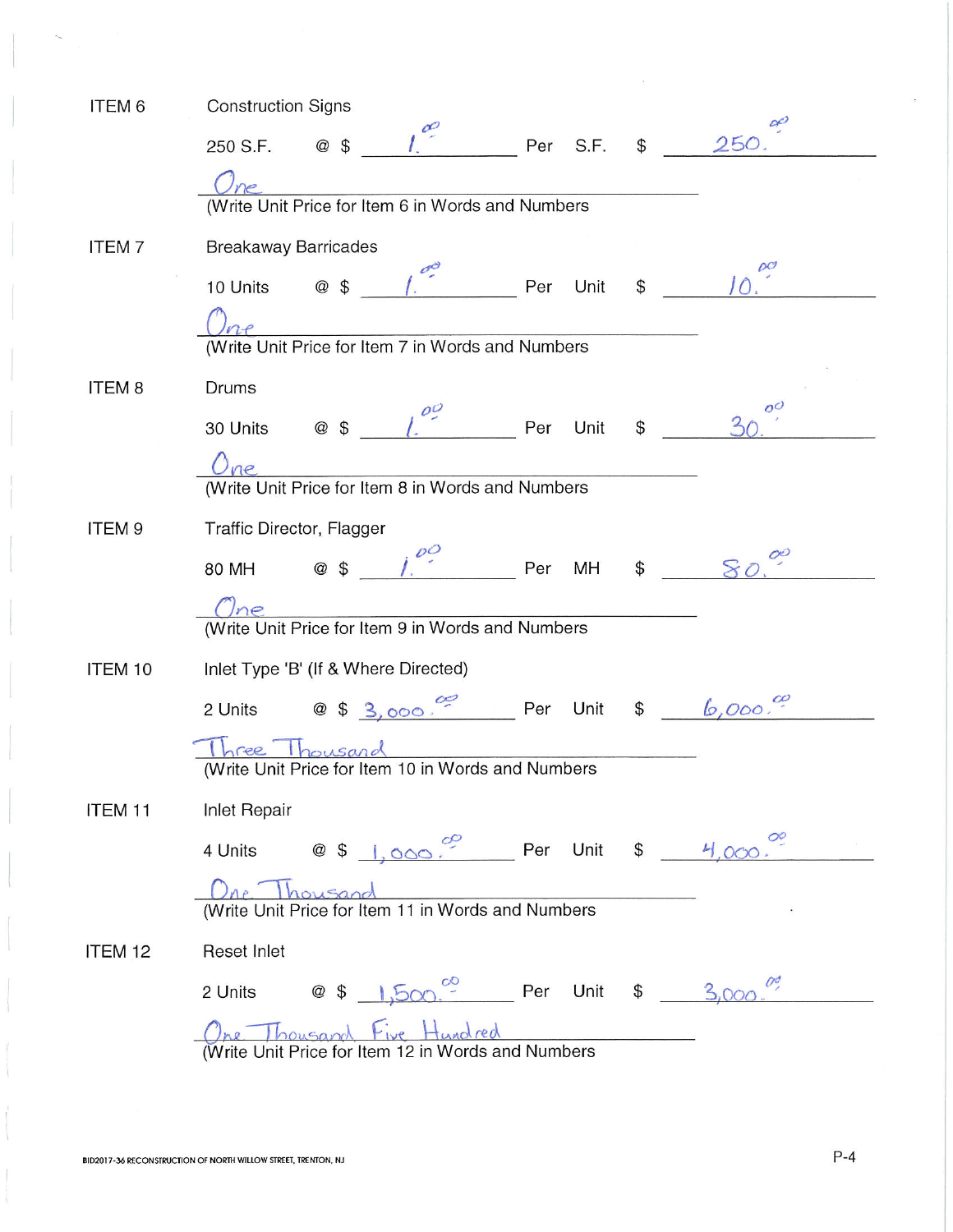| ITEM 13 | Reset Inlet with New Frame, Eco Curb Piece Type 'N' and Bicycle Safe Grate                               |  |
|---------|----------------------------------------------------------------------------------------------------------|--|
|         | 6 Units $\circ$ $\circ$ $\circ$ $\circ$ $\circ$ $\circ$ Per Unit $\circ$ $\circ$ $\circ$ $\circ$ $\circ$ |  |
|         | Two Thousand Five Hundred<br>Write Unit Price for Item 13 in Words and Numbers                           |  |
| ITEM 14 | Reset Inlet with New Bicycle Grate                                                                       |  |
|         | 2 Units @ \$ 2,000 Per Unit \$ 4,000.                                                                    |  |
|         | <u>Twee Thousand</u><br>(Write Unit Price for Item 14 in Words and Numbers                               |  |
| ITEM 15 | Reset Existing Manhole with New Frame and Cover                                                          |  |
|         | 9 Units @ \$ 2,000, Per Unit \$ 18,000.                                                                  |  |
|         | <u>Two Thousand</u><br>(Write Unit Price for Item 15 in Words and Numbers                                |  |
| ITEM 16 | 9" x 18" Concrete Vertical Curb                                                                          |  |
|         | 1773 L.F. @ \$ $27$ $\degree$ Per L.F. \$ 47,871 $\degree$                                               |  |
|         | Twenty<br>(Write Unit Price for Item 16 in Words and Numbers                                             |  |
| ITEM 17 | Concrete Sidewalk, 5" Thick                                                                              |  |
|         | 687 S.Y. @ \$ 60. Per S.Y. \$ 41, 220.                                                                   |  |
|         | Si at y<br>(Write Unit Price for Item 17 in Words and Numbers                                            |  |
|         |                                                                                                          |  |
| ITEM 18 | Concrete Sidewalk, 7" Thick                                                                              |  |
|         | $7-0.$ <sup>20</sup> Per S.Y. \$ 15, 820.<br>226 S.Y. @ \$                                               |  |
|         | Deventy<br>(Write Unit Price for Item 18 in Words and Numbers                                            |  |
| ITEM 19 | <b>Reset Brick Paver Sidewalk</b>                                                                        |  |
|         | 261 S.Y. @ \$ $100.$ Per S.Y. \$ $26,100.$                                                               |  |
|         | One Hundred<br>$\frac{C_{Me} + L_{undce} \lambda}{(Write Unit Price for Item 19 in Words and Numbers)}$  |  |